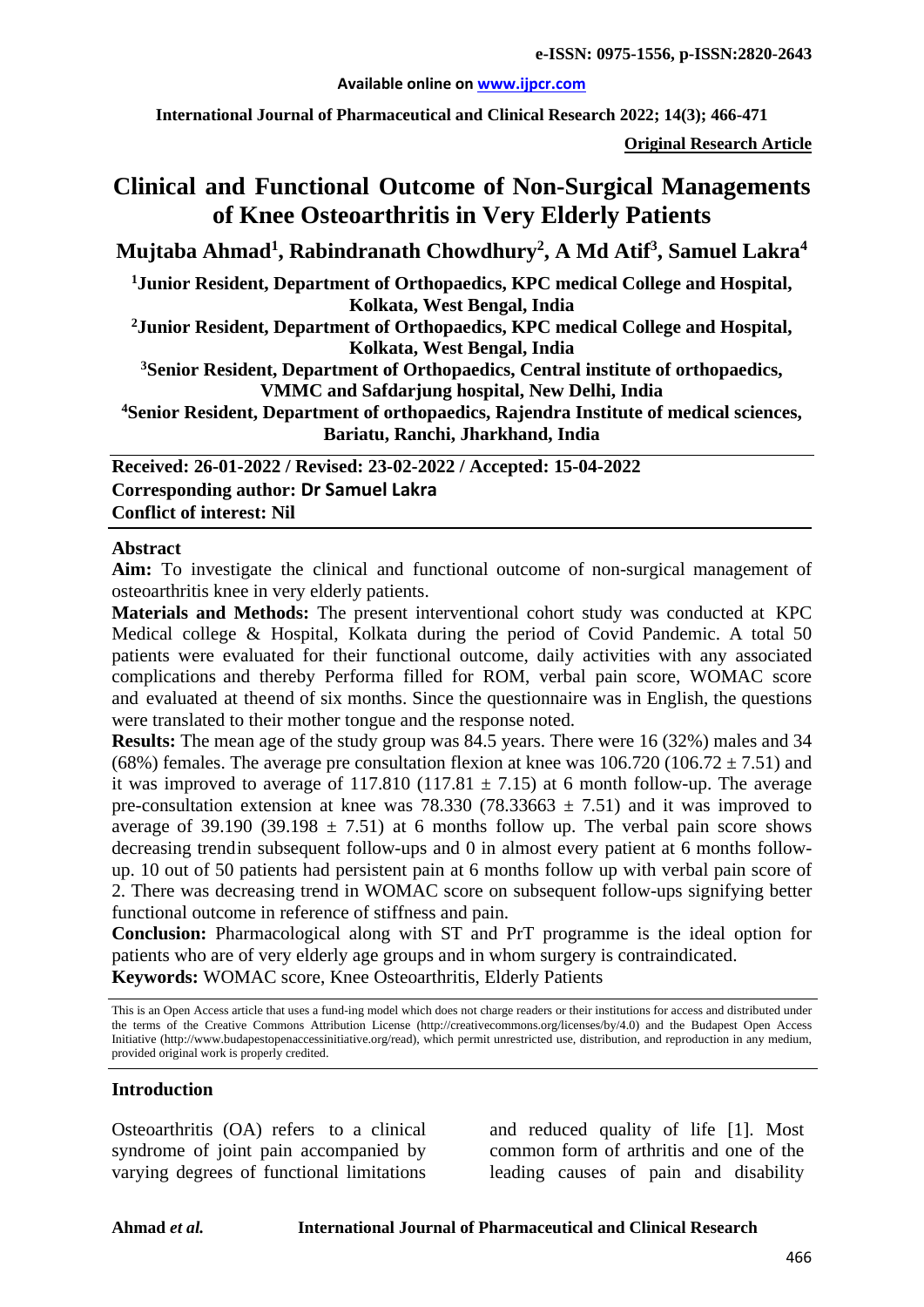worldwide [2]. Most commonly affected peripheral joints are the knees, hips, ankle and small joints of foot [3].

The burden of OA is projected to increase, due in part to obesity and population aging. While theprevalence of OA increases with age, there is a growing recognition that OA affects people of younger ages in view of sedentary lifestyle, diabetes mellitus, hypertension, obesity. Recent US data demonstrated that half of people with symptomatic knee OA are diagnosed by age 55. Approximately 25% of persons 55 years or above have had knee pain in a month in last 10 years [4].

Risk factors of osteoarthritis includes genetic factors (heritability estimate for hand, knee and hip OA are high at 40 – 60%, though the responsible genes are largely unknown), constitutional factors (aging, female sex, obesity, high bone density), and more local, largely biomechanical risk factors (joint injury, occupational/ recreational usage, reduced muscle strength, joint laxity, joint mal alignment) [5].

OA of knee can be managed both by surgical and non – surgical treatment. To overcome the burden of cost-effective surgeries it is necessary to research and make aware to the society about the effective non- surgical treatment which could manage early osteoarthritis of weight bearing joints. Non- surgical treatment includes pharmacological and non – pharmacological treatments [6].

Non – pharmacological managements are Life style modification, Exercises and manual therapy, Weight loss, Electrotherapy, Neutraceuticals, Accupuncture, and Aids and devices (13). Exercises like muscle strengthening exercise, isometric, isotonic, stretching, weight bearing, resistant, aerobic exercises, and proprioceptive training. Whereas manual therapy includes, mobilization, manipulation, soft tissue

massage, stretching and passive movements to joints and soft- tissue [7]. Electrotherapy and electro-physical agents include pulsed – short wave therapy (pulsed electromagnetic energy, PEME), interferential therapy, laser, transcutaneous electrical nerve stimulation (TENS), and ultrasound [8].

Nutraceuticals term used to cover foods or food supplements thought to have health benefits. The most widely used is glucosamine (sulphate and hydrochloride) [9]. Acupuncture: This wasdiscovered by Chinese about 2000 years ago. This involves treatment with needles, and most commonly used for pain relief [10].

Pharmacological management includes use of drugs like paracetamol- opioids combination, tricyclic drugs, SSRIs, SNRIs, NSAIDS including COX- 2 inhibitors, both oral and topical use of above said drugs [11]. There is paucity in the existing knowledge of Indian literature investigating the clinical and functional outcome of non-surgical management of osteoarthritis knee in very elderly patients.

### **Materials and Methods**

This interventional cohort study was conducted at KPC Medical College& Hospital, Kolkata during the period of Covid-19 Pandemic.

### **Inclusion Criteria:**

- 1) Patients with mild to moderate osteoarthritis of knee.
- 2) Patients of elderly age group (80 or more than 80 years).
- 3) Patients with osteoarthritis knee in whom surgery is contraindicated.
- 4) Patients with osteoarthritis of knee with < 10-degree Varus deformity.

### **Exclusion Criteria:**

1) Patients with advanced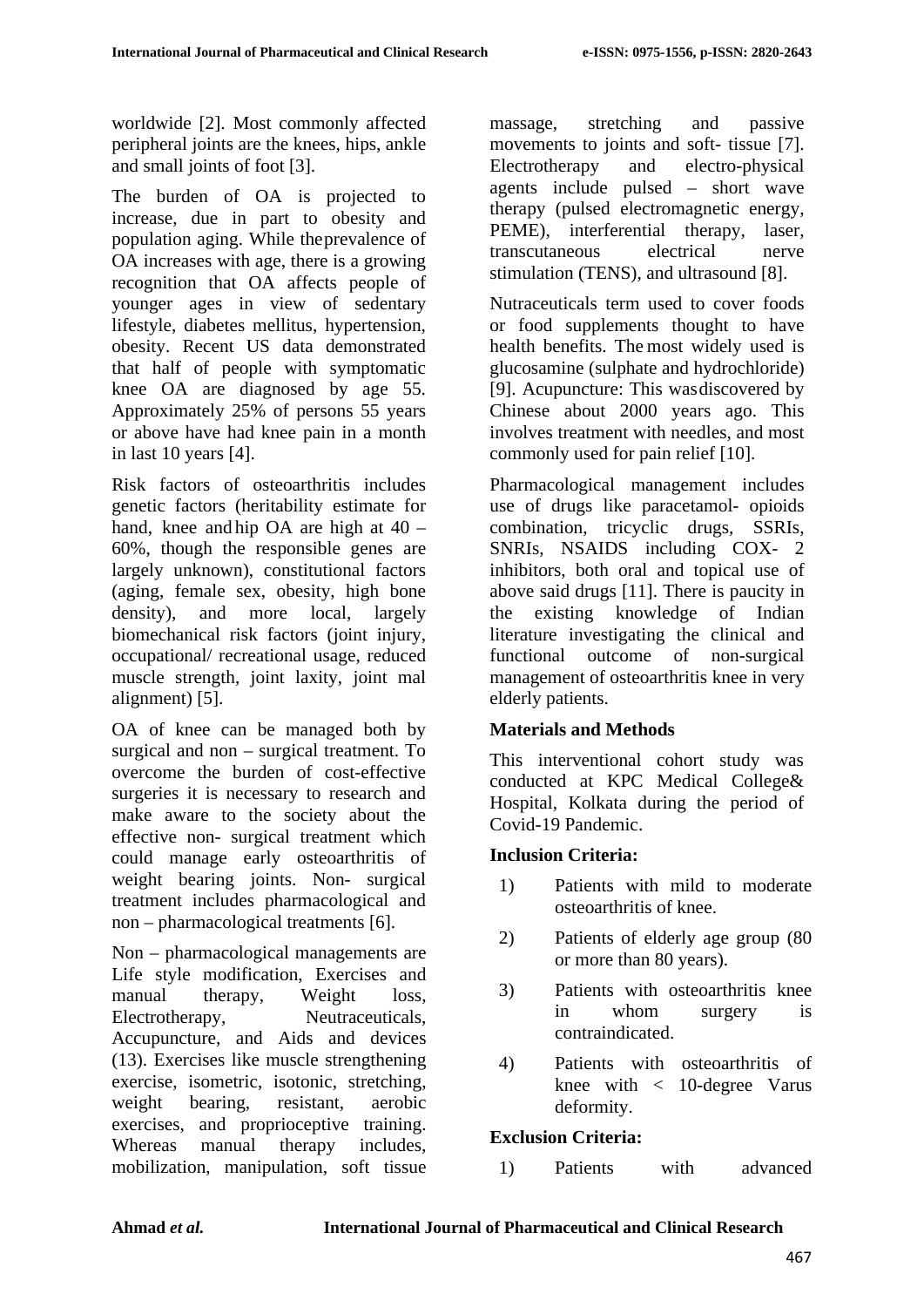osteoarthritis of knee joint.

- 2) Patient with osteoarthritis of knee > 10-degree Varus deformity.
- 3) Patients with severe osteoarthritis with laxity.
- 4) Patient with arthritis other than Rheumatoid Arthritis.

## **Methodology**

Total 50 patients were evaluated for their functional outcome, daily activities with any associated complications and thereby Performa filled for ROM, verbal pain score, WOMAC score and evaluated at the end of six months. Since the questionnaire was in English, the questions were translated to their mother tongue and the response noted. An informed written consent was taken of all participants who fit into the inclusion criteria.

In each participant, a detailed clinical history and serial functional findings were recorded using pre-designed Performa, verbal pain score and WOMAC Score 27 questionnaire. Each patient was examined on every follow up week and compared with last follow up to assess the clinical and functional outcome after every follow up.

### **Data collection**

A minimum of 50 patients with osteoarthritis of knee with co-morbid conditions was taken up for study. Patients meeting the inclusion criteria were subjected to clinical examination on the basis of history and examinations like reduced ROM and frequent crepitus with pain & stiffness of the joints and were managed with two drugs (paracetamol and NSAIDs) as pharmacological and non- pharmacological methods like muscle strengthening exercise and proprioceptive training (3 sessions per week) for 8 weeks were given in the Hospital.

Each case meeting inclusion criteria was

taken for study. Diagnosis for Osteoarthritis was made by X- Ray. Patient was prescribed drugs like paracetamol and NSAIDs as pharmacological management.

For non- pharmacological management patient was given a proprioceptive training, in which foot- stepping exercise that predominantly involves knee movement in sitting position were taught.

Participants were asked to make a controlled movement of foot- step (up, down, left, and right) by stepping on the anterior, posterior, left, and right respectively. They were asked to begin with slowest speed and increase their speed after every movement for 15 minutes.

Muscle strengthening programme was conducted in sitting position of the patient comfortably on chair with their back against the back support and their knees at 90 degree of flexion. Both handswere used to grasp the sides of the seat. Then patients were asked to fully extend the knee using aconcentric quadriceps action, then the lower leg using an eccentric quadriceps action.

Three Sessions weekly for 8 weeks was conducted. Each session consisting of 4 sets, with 6 repetitions per set. 1 min of rest was given between sets. Both lower extremities were trained, with 5 minutes interval between the training of each side.

A follow up was done on post treatment week 1, week 2, week4, week 6, week 8 and then after 3months and 6 months.

### **Statistical Analysis**

Categorical variables have been presented in number and percentage (%) and continuous variables has been presented as mean  $\pm$  SD and median. Normality of data has been tested by Kolmogorov-Smirnov test. A p value of  $< 0.05$  has been considered statistically significant. The results were prepared after intervention done in patients and the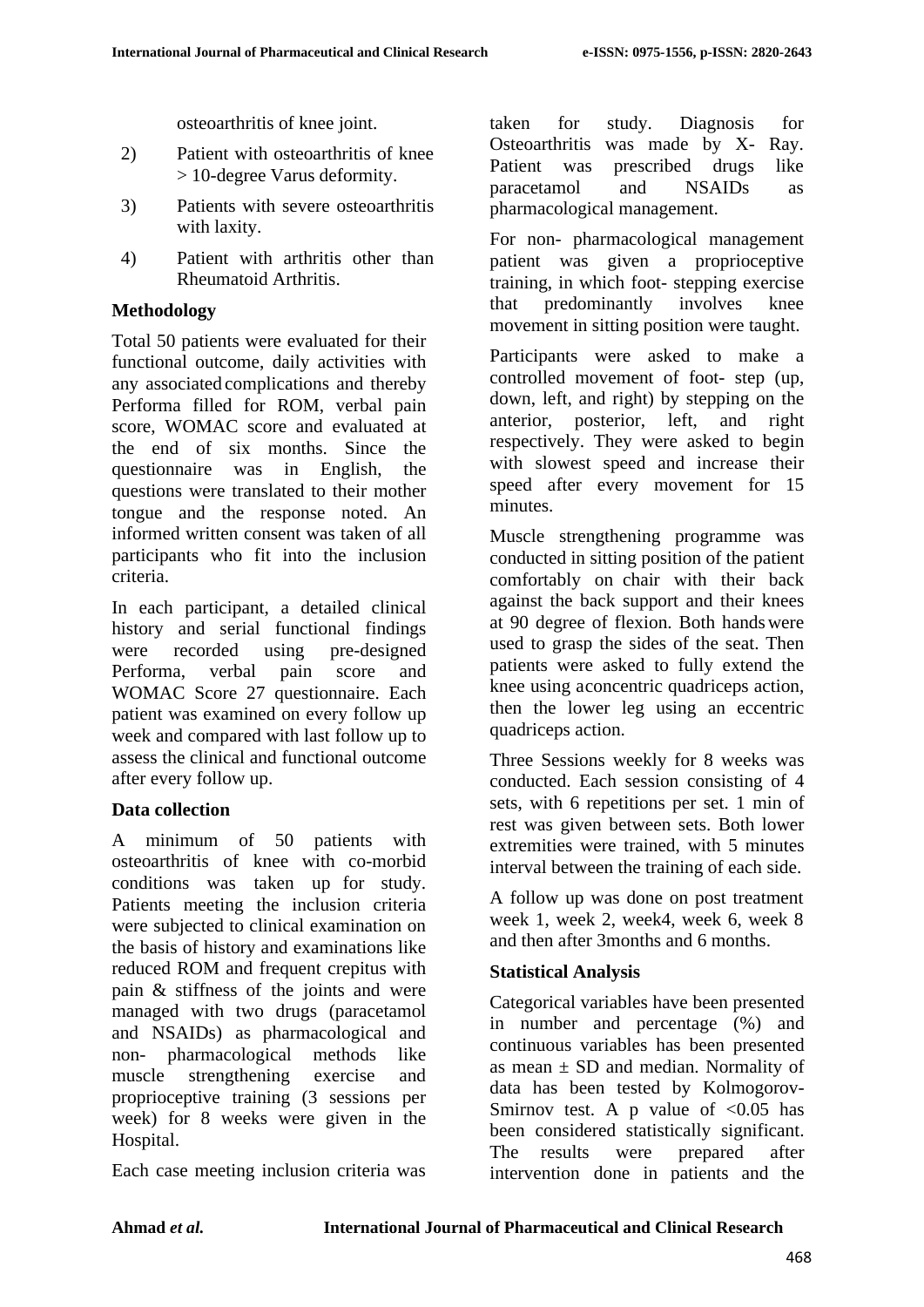#### graphical representation ofKNEE ROM

with WOMAC SCORE analysis.

and pain score and joint stiffness along

| Table 1: Age and gender distribution |            |  |  |
|--------------------------------------|------------|--|--|
| Age (In years)                       | Percentage |  |  |
| 80-84                                | 42         |  |  |
| 85-89                                | 8          |  |  |
| Gender                               |            |  |  |
| Male                                 | 16         |  |  |
| Female                               | 34         |  |  |
| Total                                |            |  |  |

**Results**

42 out of 50 (84.0%) were in the age group 80-84 years, 8 (16.0%) were above 84 years of age. The mean age of the study group was 84.5 years. There were

16 (32%) males and 34 (68%) females. The sex distribution of the study group showed sex ratio as 1:2.1.

| <b>Duration</b>                     | <b>Mean</b> | <b>Median</b> | <b>Standard deviation</b> |
|-------------------------------------|-------------|---------------|---------------------------|
| <b>Flexion</b>                      |             |               |                           |
| <b>Pre-Consultation Examination</b> | 106.72      | 107           | 9.298                     |
| Post Consultation week 1            | 107.63      | 109           | 13.43                     |
| Post consultation week 2            | 112.23      | 112           | 8.48                      |
| <b>Post Consultation Week 4</b>     | 115.14      | 114           | 6.53                      |
| Post Consultation Week 6            | 119.66      | 120           | 5.83                      |
| <b>Post Consultation Week 8</b>     | 122.12      | 122           | 4.17                      |
| Post Consultation (3 month)         | 122.33      | 123           | 4.71                      |
| Post Consultation (6 month)         | 125.6       | 126           | 2.46                      |
| <b>Extension</b>                    |             |               |                           |
| Pre-Consultation Examination        | 78.33       | 78            | 13.66                     |
| Post Consultation week 1            | 69.9        | 69            | 12.03                     |
| Post consultation week 2            | 57.12       | 57            | 10.07                     |
| <b>Post Consultation Week 4</b>     | 47.51       | 47            | 7.911                     |
| Post Consultation Week 6            | 35.13       | 35            | 4.39                      |
| <b>Post Consultation Week 8</b>     | 32.59       | 33            | 4.68                      |
| Post Consultation (3 months)        | 18.63       | 20            | 5.43                      |
| Post Consultation (6 months)        | 13.48       | 13            | 3.20                      |

#### **Table 2: Flexion and extension trend**

The average pre consultation flexion at knee was  $106.72^{\circ}$  (106.72  $\pm$  7.51) and it was improved to average of  $117.81^0$  $(117.81 \pm 7.15)$  at 6-month follow-up.

The average pre-consultation extension at knee was  $78.33^{\circ}$  (78.33663  $\pm$  7.51) and it was improved to average of  $39.19^0$  $(39.198 \pm 7.51)$  at 6 months follow up.

| Pain Score                          | <b>Mean</b> | <b>Median</b> | <b>Standard deviation</b> |
|-------------------------------------|-------------|---------------|---------------------------|
| <b>Pre-Consultation Examination</b> | 6.33        |               | 1.8                       |
| Post Consultation week 1            | 5.34        |               | 1.74                      |
| Post consultation week 2            | 4.71        |               | 1.53                      |
| <b>Post Consultation Week 4</b>     | 4 73        |               | 179                       |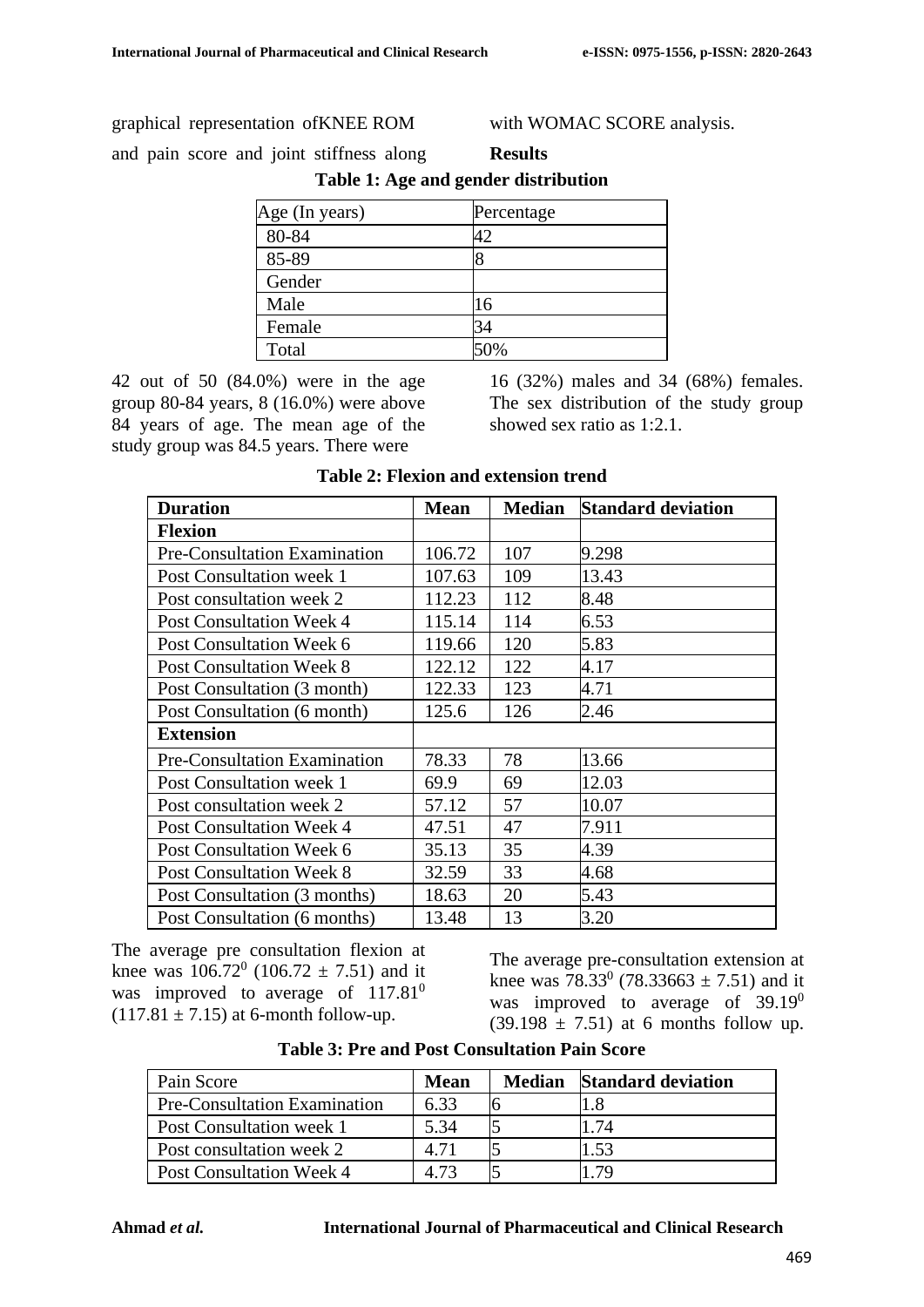| Post Consultation Week 6        | 2.82 | .40 |
|---------------------------------|------|-----|
| <b>Post Consultation Week 8</b> | .    | .   |

The verbal pain score shows decreasing trend in subsequent follow-ups and 0 in almost every patient at 6 months follow-

up. 10 out of 50 patients had persistent pain at 6 months follow up with verbal pain score of 2.

| <b>Joint Stiffness</b>          | <b>Mean</b> | <b>Median</b> Standard deviation |
|---------------------------------|-------------|----------------------------------|
| Pre-Consultation Examination    | 4.66        | 1.5                              |
| Post Consultation week 1        | 4.34        | 1.11                             |
| Post consultation week 2        | 3.80        | 1.44                             |
| Post Consultation Week 4        | 3.43        | 1.21                             |
| <b>Post Consultation Week 8</b> | 1.59        | 1.07                             |
| Post Consultation (3 months)    | 0.93        | 0.79                             |
| Post Consultation (6 months)    | 0.52        | 0.54                             |

#### **Table 4: Pre and Post Consultation Joint stiffness**

There was decreasing trend in Joint stiffness on subsequent follow-ups signifying betterfunctional outcome.

| <b>WOMAC Score</b>                  | Mean  | Median | Standard deviation |
|-------------------------------------|-------|--------|--------------------|
| <b>Pre-Consultation Examination</b> | 54.66 | 57     | 16.79              |
| Post Consultation week 1            | 44.07 | 43     | 10.63              |
| Post consultation week 2            | 36.07 | 36     | 7.41               |
| <b>Post Consultation Week 4</b>     | 35.33 | 34     | 9.08               |
| Post Consultation Week 6            | 29.46 | 29     | 6.67               |
| <b>Post Consultation Week 8</b>     | 25.20 | 26     | 6.20               |
| Post Consultation (3 month)         | 19.44 | 20     | 3.36               |
| Post Consultation (6 month)         | 12.06 | 12     | 4.58               |

**Table 5: Pre and Post Consultation WOMAC Score**

There was decreasing trend in WOMAC score on subsequent follow-ups signifying better functional outcome in reference of stiffness and pain.

### **Discussion**

Lower-extremity exercises performed in weight-bearing have the potential to aggravate symptoms in patients with knee OA. This study was designed to investigate the clinical and functional efficacy of pharmacological agents with muscle strengthening exercise and proprioceptive training for patients with OA Knee in very elderly patients in whom surgical intervention is contraindicated.

After 6 months of intervention, we found that combination of pharmacological interventation along with muscle strengthening exercise and proprioceptive training led greater improvements in clinical and functional outcome as compared to pre interventional functional and clinical status of these patients.

Knee extension and flexion strength was significantly increased post-intervention. The improvement in knee ROM and WOMAC Score was significantly effective in this type of patients compared earlier studies done in past.

These results suggest that the ST and PrT program along with pharmacological intervention in this very elderly patient